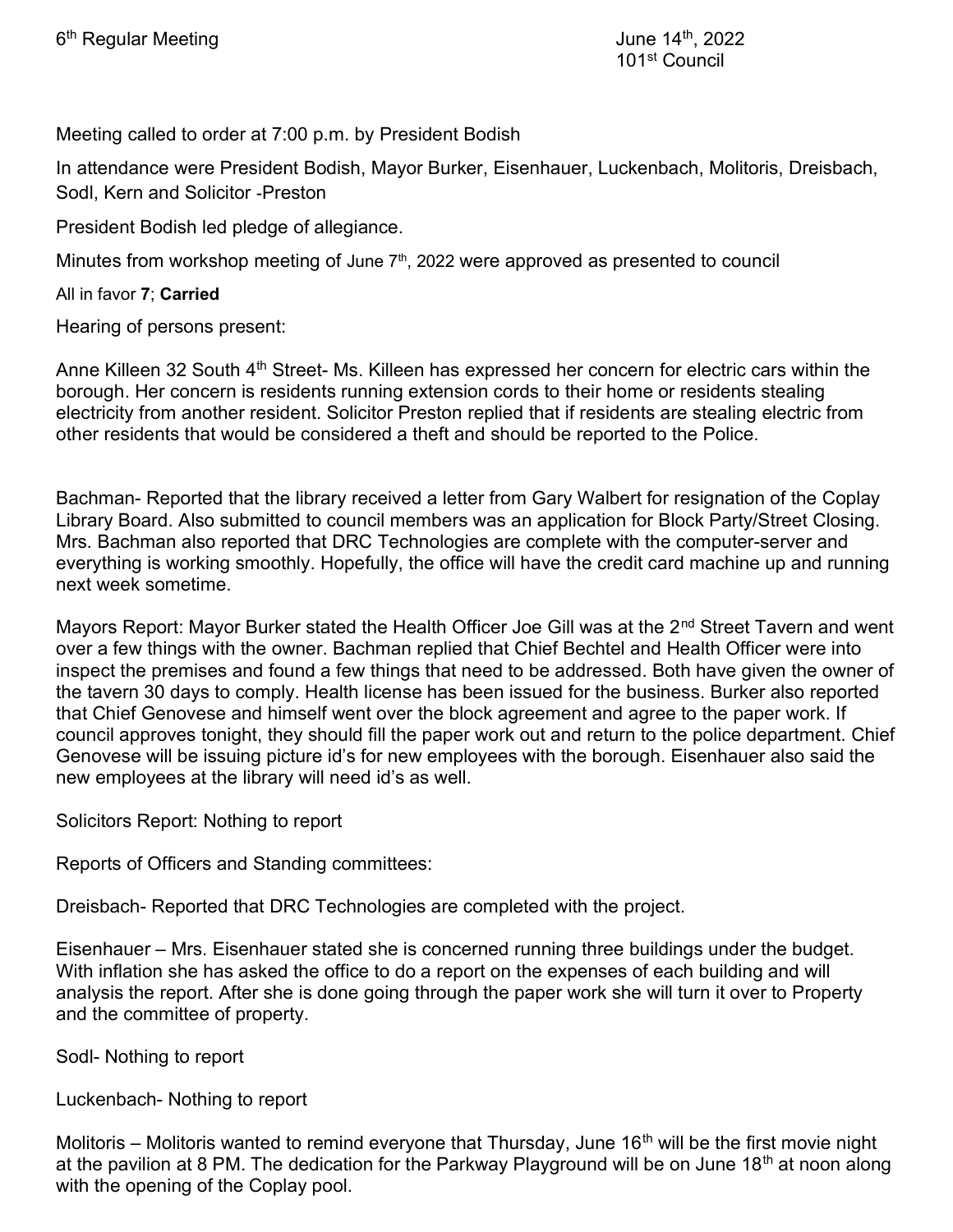Kern – Police Chief Genovese has received paper work to be completed for the body worn cameras that they are waiting for.

Bodish- President Bodish stated normal operation for the Public Works department. The borough is taking a load (dump truck) of grass a week from the drop off at public works.

Unfinished Business: Nothing

New Business: Motion by Luckenbach, second by Dreisbach to approve police, fire, health and building inspector reports All in favor 7; Carried

Motion by Eisenhauer, second by Kern to approve May 2022 Treasurers report.

All in favor 7; Carried

Motion by Molitoris, second by Eisenhauer to approve all bills as submitted to members of council All in favor 7; Carried

Motion by Sodl, second by Eisenhauer to approve Ordinance #854 increasing the cost of parking citations

All in favor 7; Carried

Motion by Dreisbach, second by Kern, to approve Ordinance #855 adding an additional handicap parking space at 113 Chestnut Street

All in favor 7; Carried

Motion by Sodl, second by Luckenbach to approve adding two additional apartments at 19 South Second Street, all conditions have been met through CWSA, Planning Commission and DEP All in favor 7; Carried

Motion by Eisenhauer, second by Molitoris to approve Coplay Garden Club to use the pavilion on June  $30<sup>th</sup>$  and August 12<sup>th</sup>, 2022 with the fee waived.

## All in favor 7; Carried

Motion by Eisenhauer, second by Molitoris to approve resignation of Gary Walbert from the library board as of May  $12<sup>th</sup>$ , 2022

All in favor 7; Carried

Motion by Kern, second by Luckenbach to approve Rich Stevenson and Javier Ortiz to have a block party on North Front Street July 4<sup>th</sup> from Noon to 9 PM.

## All in favor 7; Carried

As there were no further business, motion by Kern, second by Dreisbach to adjourn meeting at 7:33 pm to executive session for discussion of personnel. May reconvene for motions if necessary.

Motion by Sodl, second by Kern to reconvene meeting at 8:12 PM